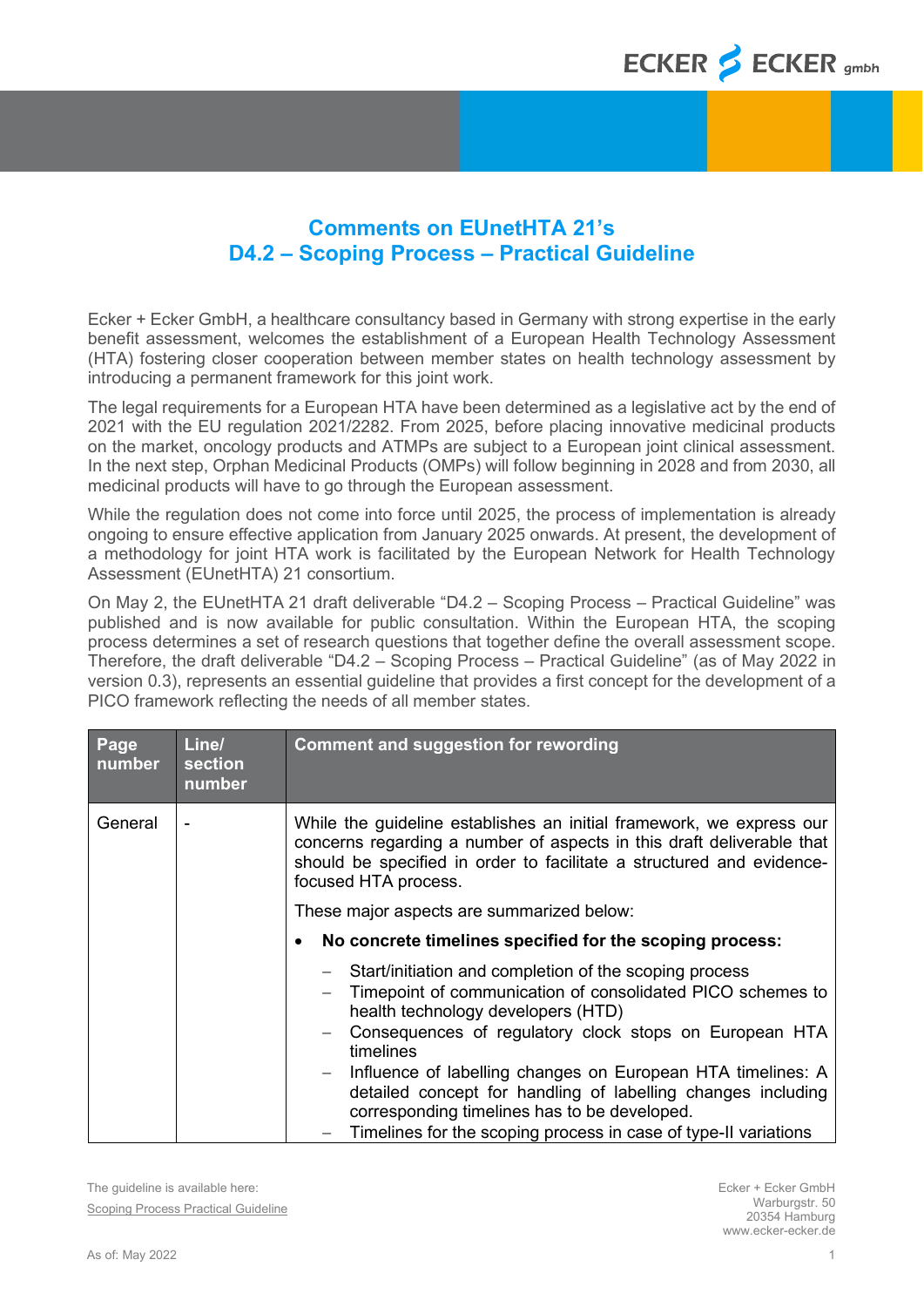| No involvement of HTD in the scoping process is planned                                                                                                                                                                                                                                                                                                                                                                                                                                                                                                                                                                                                                                                                                                                                                                                                                                                                                                                                                                                                                                                                                                                                                                                                                                                                                                                    |
|----------------------------------------------------------------------------------------------------------------------------------------------------------------------------------------------------------------------------------------------------------------------------------------------------------------------------------------------------------------------------------------------------------------------------------------------------------------------------------------------------------------------------------------------------------------------------------------------------------------------------------------------------------------------------------------------------------------------------------------------------------------------------------------------------------------------------------------------------------------------------------------------------------------------------------------------------------------------------------------------------------------------------------------------------------------------------------------------------------------------------------------------------------------------------------------------------------------------------------------------------------------------------------------------------------------------------------------------------------------------------|
| The current lack of exchange between HTD and European HTA<br>bodies is a major point of concern. Exchange between HTD and<br>European HTA bodies within the process of PICO definition (as<br>already established as part of Joint Action 3) is crucial.<br>Therefore, HTD should be involved in the early stages of the<br>scoping process to facilitate the identification of the assessment<br>scope including the PICO elements that meet the needs of the<br>involved HTA agencies with respect to the available evidence.<br>Thus, scoping meetings with HTD should be incorporated to<br>discuss the PICO scheme(s) and related open issues. Overall,<br>the procedure must ensure the broad involvement of HTD.                                                                                                                                                                                                                                                                                                                                                                                                                                                                                                                                                                                                                                                    |
| No clear rules defined for development of PICO schemes                                                                                                                                                                                                                                                                                                                                                                                                                                                                                                                                                                                                                                                                                                                                                                                                                                                                                                                                                                                                                                                                                                                                                                                                                                                                                                                     |
| A detailed methodology for defining and streamlining the<br>assessment scope is needed including principles for choosing a<br>core set of comparators based on a medical rationale, as well<br>as for dealing with multiple PICO requests by the member<br>states. In the current draft guideline, PICOs requested by<br>member states are mainly driven by national policies and the<br>determination of final PICOs seems to be purely based on<br>majority vote.<br>So far, no clear rules have been defined for determining PICOs:<br>Off-label products are currently<br>not<br>excluded<br>as<br>$\circ$<br>comparators.<br>Multiple population & comparator requests are possible, with<br>$\circ$<br>no limit on the number of requested PICOs. Here, a defined<br>process for streamlining of multiple requests is required.<br>Identical PICOs should be applied for medicinal products in the<br>same indication in order to ensure a uniform assessment of<br>medicinal products within an active substance class.<br>Validity of PICOs not only for the European HTA but also for<br>national assessments: A PICO scheme requested by a member<br>state for the European HTA should also be applied on a<br>mandatory basis at the national level later on. Consequently, the<br>validity period of the PICO schemes should be addressed in the<br>guideline. |
| Lack of transparency in the scoping process                                                                                                                                                                                                                                                                                                                                                                                                                                                                                                                                                                                                                                                                                                                                                                                                                                                                                                                                                                                                                                                                                                                                                                                                                                                                                                                                |
| Currently, the guideline indicates that only consolidated final<br>PICOs are communicated to HTD.                                                                                                                                                                                                                                                                                                                                                                                                                                                                                                                                                                                                                                                                                                                                                                                                                                                                                                                                                                                                                                                                                                                                                                                                                                                                          |
| Knowledge of requested PICO schemes of member states is<br>crucial for HTA, pricing & reimbursement on national level.                                                                                                                                                                                                                                                                                                                                                                                                                                                                                                                                                                                                                                                                                                                                                                                                                                                                                                                                                                                                                                                                                                                                                                                                                                                     |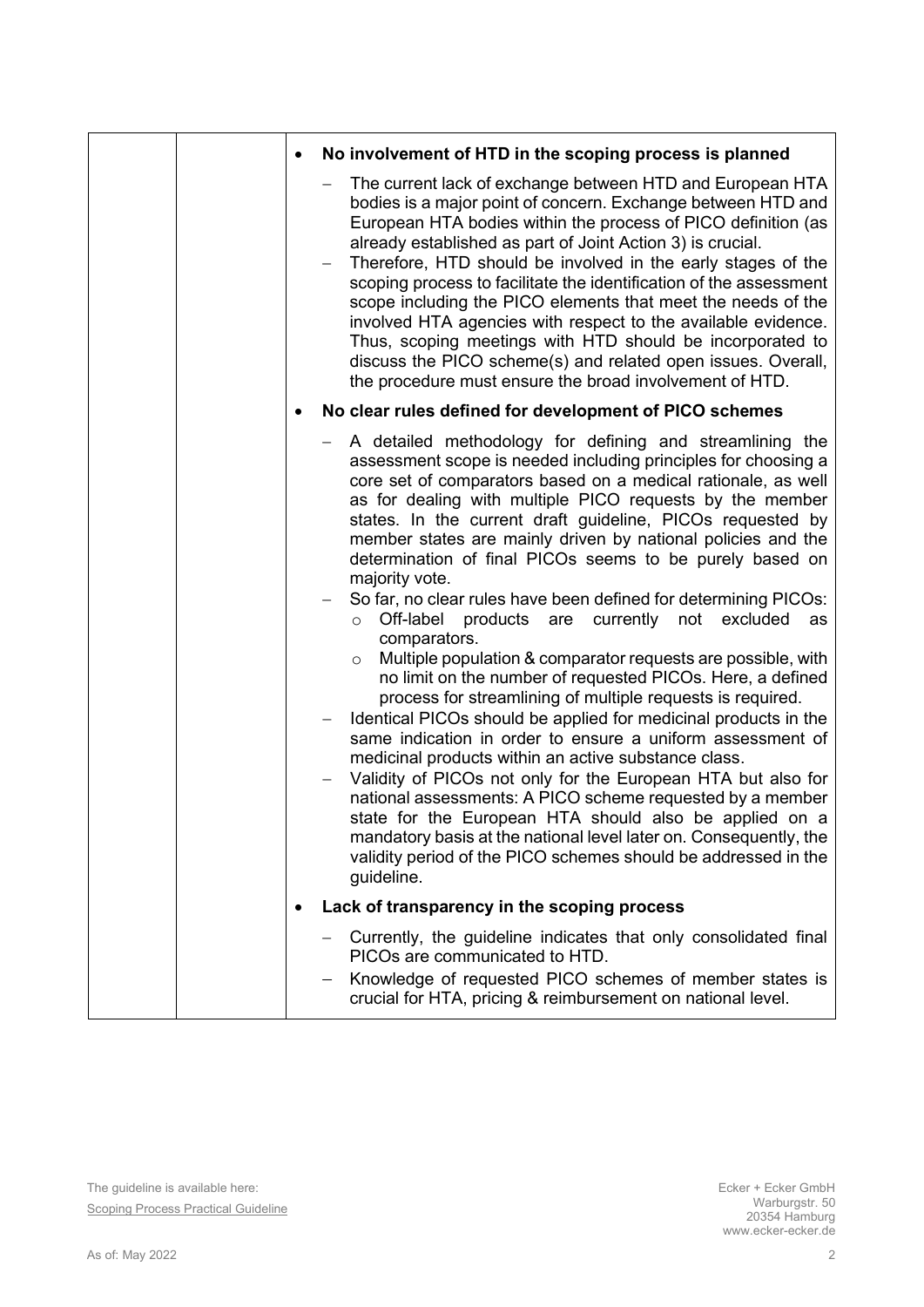|                | <b>Comments on timelines</b> |                                                                                                                                                                                                                                                                                                                                                                                                                                                                                                                                                                                                                                                                                                                                                                                                             |  |  |
|----------------|------------------------------|-------------------------------------------------------------------------------------------------------------------------------------------------------------------------------------------------------------------------------------------------------------------------------------------------------------------------------------------------------------------------------------------------------------------------------------------------------------------------------------------------------------------------------------------------------------------------------------------------------------------------------------------------------------------------------------------------------------------------------------------------------------------------------------------------------------|--|--|
| $\overline{7}$ | $104 - 105$                  | <b>Statement in guideline:</b>                                                                                                                                                                                                                                                                                                                                                                                                                                                                                                                                                                                                                                                                                                                                                                              |  |  |
|                |                              | "The scoping process is initiated by the Joint Clinical Assessment (JCA)<br>secretariat according to the timeframe for, and well in advance of, the<br>JCA."                                                                                                                                                                                                                                                                                                                                                                                                                                                                                                                                                                                                                                                |  |  |
|                |                              | <b>Comment:</b>                                                                                                                                                                                                                                                                                                                                                                                                                                                                                                                                                                                                                                                                                                                                                                                             |  |  |
|                |                              | Please specify "well in advance". In general, specific timelines are not<br>mentioned in this guideline. Open questions include:                                                                                                                                                                                                                                                                                                                                                                                                                                                                                                                                                                                                                                                                            |  |  |
|                |                              | • Are there specific timepoints that indicate whether the HTD can<br>request the initialization of the scoping process?<br>• When exactly does the scoping process start?<br>At which timepoint is the HTD informed about the result of the<br>scoping process?                                                                                                                                                                                                                                                                                                                                                                                                                                                                                                                                             |  |  |
|                |                              | We suggest that the scoping process starts as soon as the marketing<br>authorisation application (MAA) has been confirmed. Similar to Joint<br>Action 3, the prospective marketing authorization holder (pMAH) should<br>then have to opportunity to hand in a "letter of intent" as soon as the<br>marketing authorization application has been submitted. In this<br>document, the pMAH should provide insights into the expected<br>timelines as well as the proposed indication. Moreover, this letter should<br>include a proposal for the assessment scope comprising the<br>appropriate PICO scheme from the HTD's point of view.                                                                                                                                                                    |  |  |
| 9              | 130-131                      | <b>Statement in guideline:</b>                                                                                                                                                                                                                                                                                                                                                                                                                                                                                                                                                                                                                                                                                                                                                                              |  |  |
|                |                              | "In EUnetHTA 21, the scoping process starts with submission of a<br>request for assessment by the HTD and ends when the consolidated<br>final PICO is communicated to the HTD."                                                                                                                                                                                                                                                                                                                                                                                                                                                                                                                                                                                                                             |  |  |
|                |                              | <b>Comment:</b>                                                                                                                                                                                                                                                                                                                                                                                                                                                                                                                                                                                                                                                                                                                                                                                             |  |  |
|                |                              | Whereas on page 7 (line 104–105) it is stated that the "scoping process<br>is initiated by the Joint Clinical Assess-ment (JCA) secretariat", here it<br>is specified that the scoping process starts with a request for<br>assessment by HTD. Could you please define in more detail, how<br>exactly the scoping process is initiated? Moreover, more insight into the<br>specific timelines related to the scoping process are required:<br>When should the request for the assessment by the HTD be<br>submitted?<br>When exactly will the consolidated final PICO be communicated<br>to the HTD?<br>How does EUnetHTA 21 know that "Day -45" prior to CHMP<br>opinion is reached? How do regulatory clock stops (e.g. in<br>response to Day 180 List of Questions) impact the European<br>HTA timeline? |  |  |
|                |                              | Moreover, HTD should be included in the scoping process. Scoping<br>meetings with HTD should be incorporated to discuss the PICO scheme                                                                                                                                                                                                                                                                                                                                                                                                                                                                                                                                                                                                                                                                     |  |  |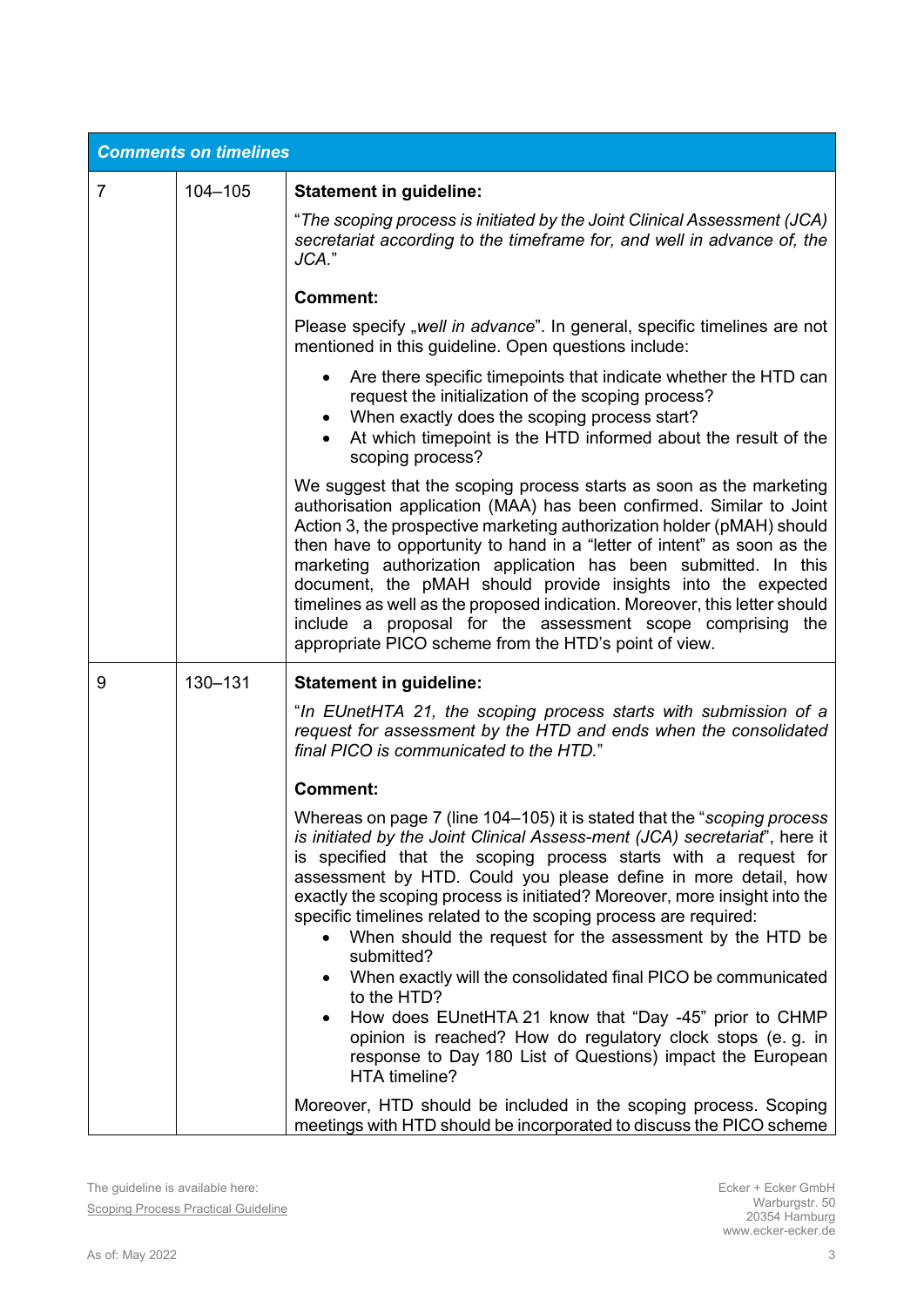|    |                         | and related open issues. Overall, the procedure must ensure the broad<br>involvement of HTD.                                                                                                                                                                                                                                                                                                                                                                                                                                                                                                                                                                                                                                                                                                                                                                                                                                                                                                                                                                                                                                                                                                                                                                                                                                                                                        |
|----|-------------------------|-------------------------------------------------------------------------------------------------------------------------------------------------------------------------------------------------------------------------------------------------------------------------------------------------------------------------------------------------------------------------------------------------------------------------------------------------------------------------------------------------------------------------------------------------------------------------------------------------------------------------------------------------------------------------------------------------------------------------------------------------------------------------------------------------------------------------------------------------------------------------------------------------------------------------------------------------------------------------------------------------------------------------------------------------------------------------------------------------------------------------------------------------------------------------------------------------------------------------------------------------------------------------------------------------------------------------------------------------------------------------------------|
|    |                         | Will a "request for assessment by the HTD" be necessary, once<br>European HTA is mandatory?                                                                                                                                                                                                                                                                                                                                                                                                                                                                                                                                                                                                                                                                                                                                                                                                                                                                                                                                                                                                                                                                                                                                                                                                                                                                                         |
| 10 | Section                 | <b>Comment:</b>                                                                                                                                                                                                                                                                                                                                                                                                                                                                                                                                                                                                                                                                                                                                                                                                                                                                                                                                                                                                                                                                                                                                                                                                                                                                                                                                                                     |
|    | 3.1.4<br>$(Figure 3-1)$ | In the current draft, no timelines are specified except for submission of<br>the dossier. Specific timelines for all steps depicted in figure 3-1 should<br>be determined.<br>Figure 3-1 only refers to medicinal products, at present, no timelines for<br>medical devices are specified.                                                                                                                                                                                                                                                                                                                                                                                                                                                                                                                                                                                                                                                                                                                                                                                                                                                                                                                                                                                                                                                                                          |
| 19 | 363-365                 | <b>Statement in guideline:</b>                                                                                                                                                                                                                                                                                                                                                                                                                                                                                                                                                                                                                                                                                                                                                                                                                                                                                                                                                                                                                                                                                                                                                                                                                                                                                                                                                      |
|    |                         | "If CHMP opinion/CE marking recommends a different indication from<br>the one initially applied for, an update of the PICOs is expected and the<br>evaluation process will be delayed. A solution is needed to account for<br>the risk of labelling change."                                                                                                                                                                                                                                                                                                                                                                                                                                                                                                                                                                                                                                                                                                                                                                                                                                                                                                                                                                                                                                                                                                                        |
|    |                         | <b>Comment:</b>                                                                                                                                                                                                                                                                                                                                                                                                                                                                                                                                                                                                                                                                                                                                                                                                                                                                                                                                                                                                                                                                                                                                                                                                                                                                                                                                                                     |
|    |                         | We do agree, that a detailed concept for handling of labelling changes<br>has to be developed. At this moment, no timelines for this scenario have<br>been defined, however, a concrete timeframe is essential to ensure high<br>quality of the submitted data. Firstly, it is currently unclear what the<br>timeframe is for updating the PICO schemes. Moreover, in this context,<br>we would like to point out, that labelling changes and the resulting<br>adaptions/changes in PICOs might require modified or even completely<br>new data analyses. However, data analysis can be very time consuming<br>(up to several weeks depending on the scope of these analyses).<br>Moreover, the newly generated data then needs to be incorporated into<br>the dossier, which also requires time.<br>Will there be a defined mechanism of interaction between HTD, EMA<br>and European HTA bodies to enable an early exchange between the<br>involved stakeholders in case of labelling changes? Labelling changes<br>might already be discussed at earlier timepoints in the regulatory<br>process – in these scenarios, it will be essential, that these upcoming<br>changes are communicated as soon as possible, especially if these<br>changes result in modifications of the PICO schemes. Only in this way,<br>it will be possible to adjust the dossier in a timely manner. |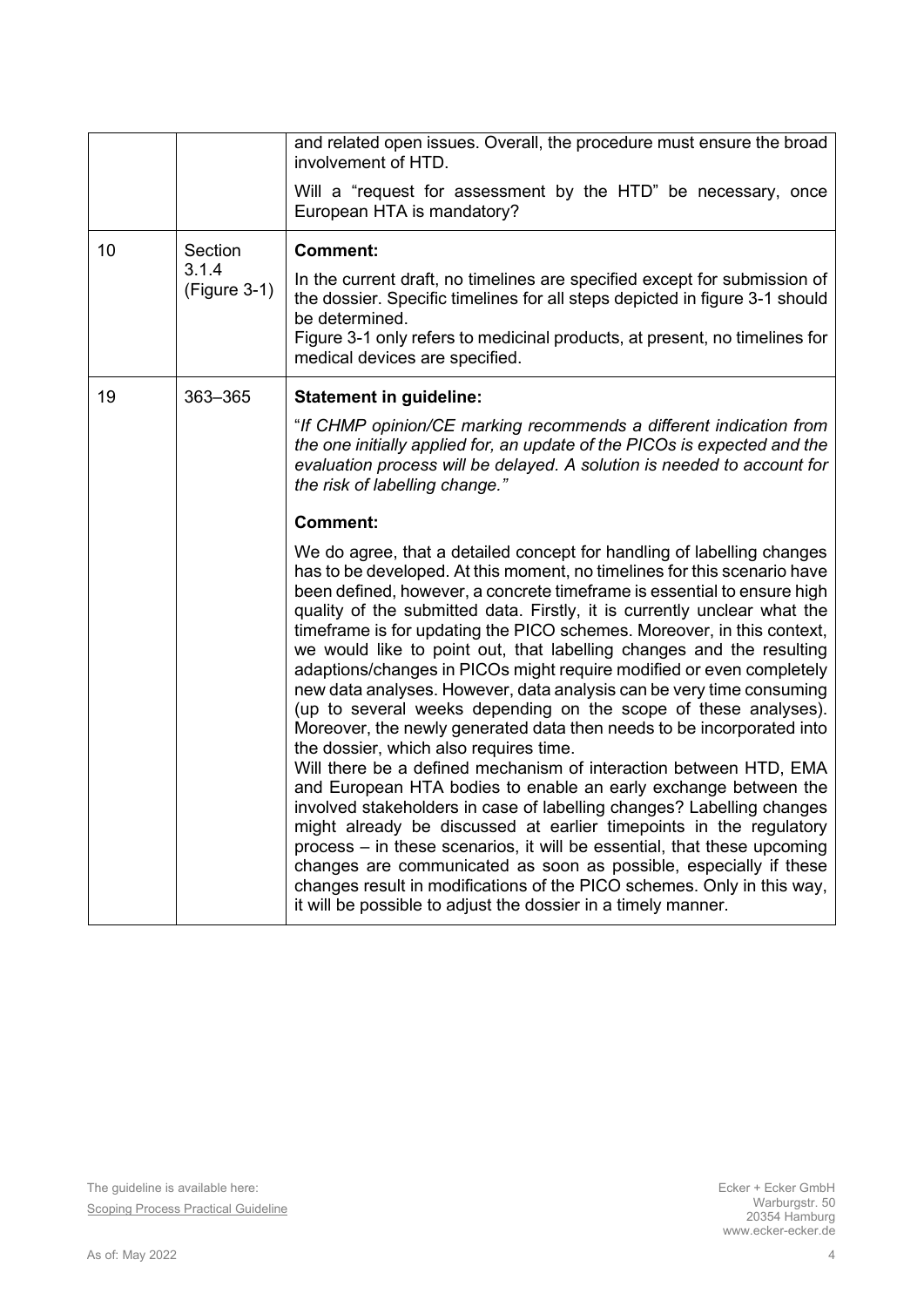| <b>Comments on involvement of Health Technology Developers (HTD)</b> |             |                                                                                                                                                                                                                                                                                                                                                                                                                                                                                                                                                                                                                                                                                 |  |
|----------------------------------------------------------------------|-------------|---------------------------------------------------------------------------------------------------------------------------------------------------------------------------------------------------------------------------------------------------------------------------------------------------------------------------------------------------------------------------------------------------------------------------------------------------------------------------------------------------------------------------------------------------------------------------------------------------------------------------------------------------------------------------------|--|
| 19                                                                   | Section 3.3 | <b>Comment:</b>                                                                                                                                                                                                                                                                                                                                                                                                                                                                                                                                                                                                                                                                 |  |
|                                                                      |             | So far, no participation of HTD in the process of determining the<br>assessment scope is foreseen. The experience of Joint Action 3<br>highlighted that it is important to have meetings among accessors and<br>HTD to promote a shared understanding of the appropriate assessment<br>scope. In this context, input from HTD is crucial to ensure the best<br>possible submission. Thus, the HTD should have the opportunity to<br>discuss with the assessors/co-assessors the PICO schemes and to<br>address open questions regarding the scope of the assessment and the<br>evidence to be included within the PICO consolidation process and to<br>explain their rationale. |  |
|                                                                      |             | The current lack of exchange between HTD and European HTA bodies<br>is a major point of concern. All HTD should be offered the opportunity<br>of exchange with the European HTA bodies within the process of PICO<br>consolidation.                                                                                                                                                                                                                                                                                                                                                                                                                                             |  |
| 19                                                                   | 354-355     | <b>Statement in guideline:</b>                                                                                                                                                                                                                                                                                                                                                                                                                                                                                                                                                                                                                                                  |  |
|                                                                      |             | "CSCQ members as well as patients and clinical experts are invited to<br>comment on the consolidated PICOs."                                                                                                                                                                                                                                                                                                                                                                                                                                                                                                                                                                    |  |
|                                                                      |             | <b>Comment:</b>                                                                                                                                                                                                                                                                                                                                                                                                                                                                                                                                                                                                                                                                 |  |
|                                                                      |             | We welcome the participation of patients and clinical experts in defining<br>the final assessment scope. However, we suggest that the following<br>aspects, which so far have not been addressed, will be incorporated in<br>the updated version of this guideline:                                                                                                                                                                                                                                                                                                                                                                                                             |  |
|                                                                      |             | Which criteria apply for patients and clinical experts to be<br>involved in the PICO consolidation?<br>How are patients and clinical experts informed about their<br>possibility to take part in this process?                                                                                                                                                                                                                                                                                                                                                                                                                                                                  |  |
|                                                                      |             | How exactly will the input from patients and clinical experts be<br>documented? Will this information be publicly available in order to<br>ensure transparency of the process?                                                                                                                                                                                                                                                                                                                                                                                                                                                                                                  |  |
| 19                                                                   | 366-368     | <b>Statement in guideline:</b>                                                                                                                                                                                                                                                                                                                                                                                                                                                                                                                                                                                                                                                  |  |
|                                                                      |             | "In the future HTAR, cooperation between the assessor/co-assessor<br>and the corresponding regulatory team, according to Article 15(1), is<br>planned and it should be explored whether this could contribute to a<br>solution."                                                                                                                                                                                                                                                                                                                                                                                                                                                |  |
|                                                                      |             | <b>Comment:</b>                                                                                                                                                                                                                                                                                                                                                                                                                                                                                                                                                                                                                                                                 |  |
|                                                                      |             | We welcome the fact that a close cooperation between the regulatory<br>team and assessors/co-assessors is envisaged. However, we are<br>convinced that HTD should be involved in this exchange providing<br>insight into the new medicinal product and its development in order to<br>allow for a fruitful cooperation between the stakeholders involved in the<br>European HTA procedure.                                                                                                                                                                                                                                                                                      |  |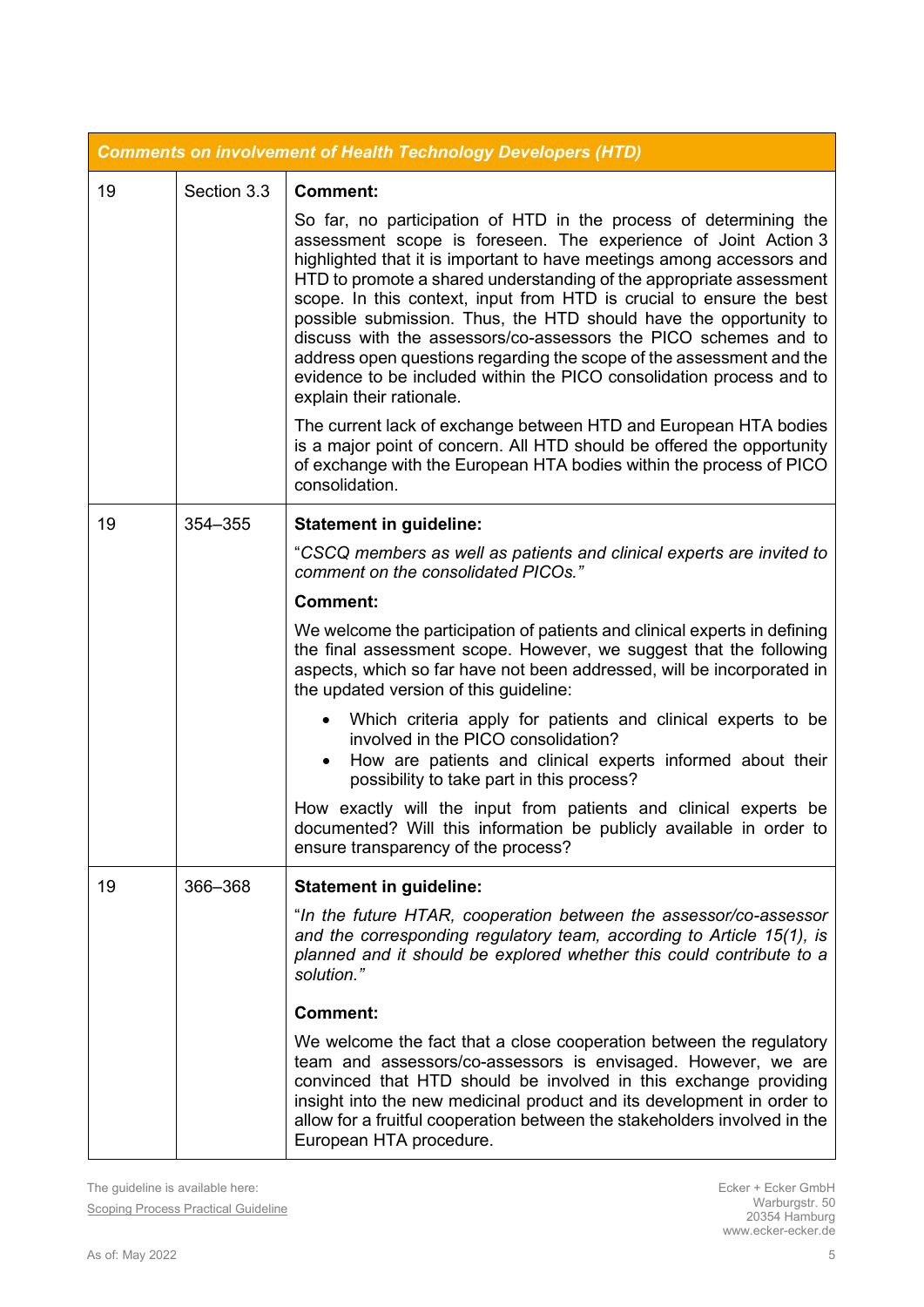| <b>Comments on PICO survey &amp; consolidation</b> |             |                                                                                                                                                                                                                                                                                                                                                                                                                                                                                    |  |
|----------------------------------------------------|-------------|------------------------------------------------------------------------------------------------------------------------------------------------------------------------------------------------------------------------------------------------------------------------------------------------------------------------------------------------------------------------------------------------------------------------------------------------------------------------------------|--|
| 6                                                  | $92 - 95$   | <b>Statement in guideline:</b>                                                                                                                                                                                                                                                                                                                                                                                                                                                     |  |
|                                                    |             | "By principle, the scope of the assessment of an intervention should not<br>be data driven, that is, the research questions should not be deduced<br>from the available studies. Rather, an appropriate translation of national<br>policy questions into research questions is performed during the<br>planning stage of the assessment."                                                                                                                                          |  |
|                                                    |             | <b>Comment:</b>                                                                                                                                                                                                                                                                                                                                                                                                                                                                    |  |
|                                                    |             | Rather than focusing on national policy questions, the development of<br>research questions should be driven by current outstanding medical<br>issues. In particular, the choice of comparator should be based on the<br>generally recognized state of medical knowledge and deviations from<br>this procedure require justification.                                                                                                                                              |  |
|                                                    |             | Moreover, assessments should consider the best available evidence to<br>address the defined research questions. Therefore, the comparator<br>used in the investigative study should be included in the list of<br>comparators defined within the scoping process. In this way, the<br>production of assessments, where there are no studies eligible for<br>inclusion due to strict inclusion criteria, is avoided.                                                                |  |
| 9                                                  | $147 - 151$ | <b>Statement in guideline:</b>                                                                                                                                                                                                                                                                                                                                                                                                                                                     |  |
|                                                    |             | "The MS will be made aware of any Joint Scientific Consultation (JSC)<br>that might have taken place for the medicinal product or MD under<br>discussion. However, JSC recommendations might no longer be<br>applicable because of changes in the underlying conditions (intended<br>therapeutic indication, dynamic therapeutic landscape for comparators,<br>etc.). The PICO for the assessment should be generated under the<br>conditions existing at the time of the survey." |  |
|                                                    |             | <b>Comment:</b>                                                                                                                                                                                                                                                                                                                                                                                                                                                                    |  |
|                                                    |             | Are the member states that participate in the JSC bound by their<br>requested PICO schemes?                                                                                                                                                                                                                                                                                                                                                                                        |  |
|                                                    |             | Discrepancies between the PICO scheme defined as part of the JSC<br>and the final PICO scheme affect transparency and predictability of the<br>whole procedure. Comparators defined within the process of JSC<br>should always be included in final PICO schemes and considered for<br>the assessment. Deviations from the original PICO scheme(s) require<br>medical justification.                                                                                               |  |
| $9 - 12$                                           | Section 3   | <b>Comment:</b>                                                                                                                                                                                                                                                                                                                                                                                                                                                                    |  |
|                                                    |             | While on level of each member state, the PICO is defined according to<br>standards of evidence-based medicine and national policies, no clear<br>rules are defined for determining the final PICO schemes for the joint<br>HTA.                                                                                                                                                                                                                                                    |  |
|                                                    |             | From our point of view, a methodology for defining the assessment<br>scope has to be established including principles for choosing                                                                                                                                                                                                                                                                                                                                                 |  |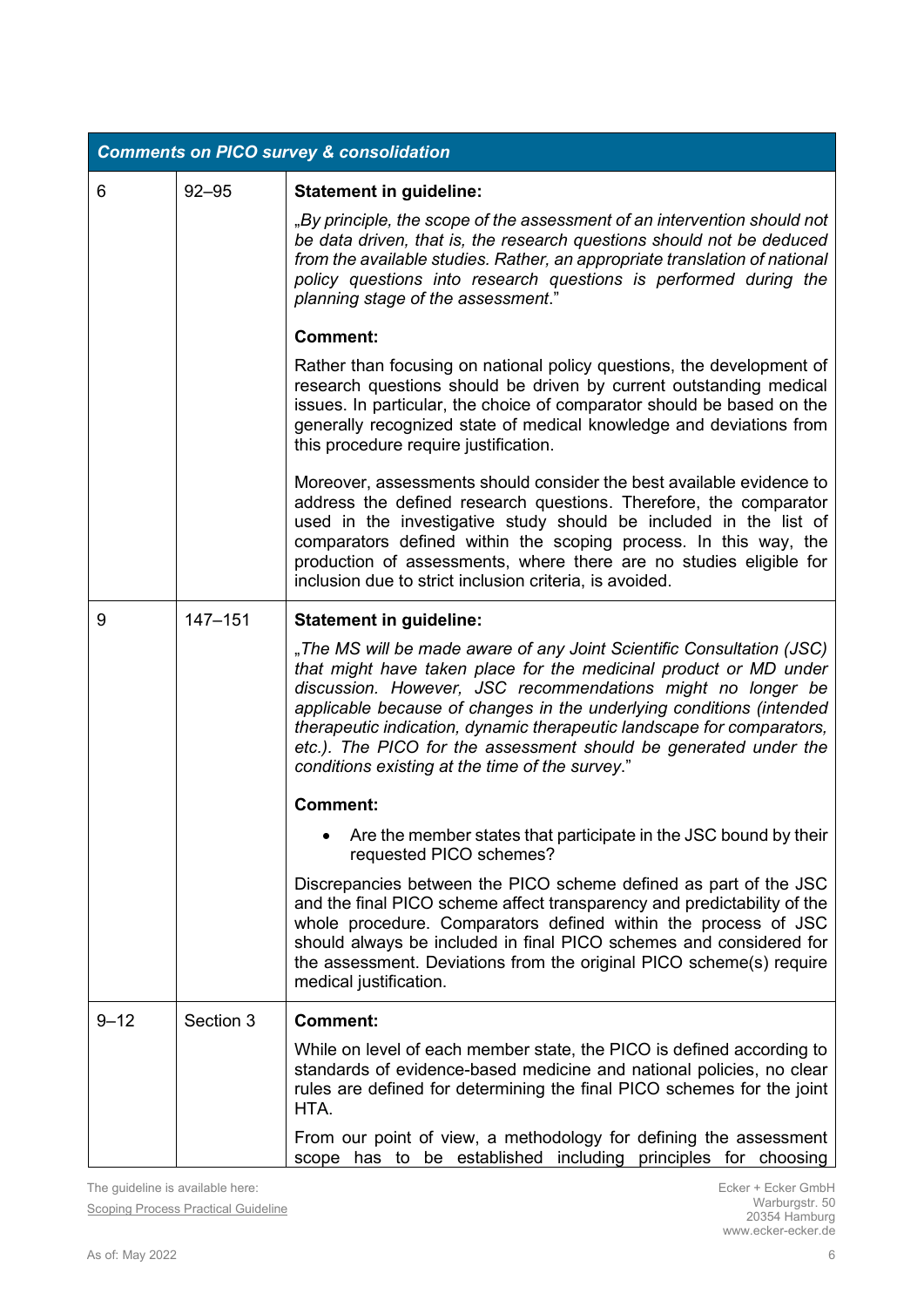|        |          | comparators and dealing with multiple PICO requests. Based on these<br>criteria, assessors and co-assessors should then define a core set of<br>PICO schemes representing the overall assessment scope. Thus, we<br>propose the following criteria for deriving the PICO scheme.                                                                                                                                                                                                                                          |
|--------|----------|---------------------------------------------------------------------------------------------------------------------------------------------------------------------------------------------------------------------------------------------------------------------------------------------------------------------------------------------------------------------------------------------------------------------------------------------------------------------------------------------------------------------------|
|        |          | Population:                                                                                                                                                                                                                                                                                                                                                                                                                                                                                                               |
|        |          | The patient population should be defined in accordance with the<br>(draft) SmPC.<br>A maximum choice of subpopulations should be defined.<br>$\bullet$<br>Requests for subpopulations have to be derived from a medical<br>rationale.                                                                                                                                                                                                                                                                                     |
|        |          | Intervention:                                                                                                                                                                                                                                                                                                                                                                                                                                                                                                             |
|        |          | The intervention should be defined in accordance with the (draft)<br>SmPC.                                                                                                                                                                                                                                                                                                                                                                                                                                                |
|        |          | Comparator:                                                                                                                                                                                                                                                                                                                                                                                                                                                                                                               |
|        |          | Regarding the criteria for determining a comparator, an approach<br>focusing on medical evidence is necessary. Therefore, from our point<br>of you, an approach similar to the process applied by the Federal Joint<br>Committee (G-BA) in Germany could prove to be purposeful.                                                                                                                                                                                                                                          |
|        |          | According to the criteria determined in chapter 5, section 6 of the rules<br>of procedure of the G-BA, the appropriate comparator therapy must be<br>an appropriate therapy in the therapeutic indication in accordance with<br>the generally accepted state of medical knowledge, preferably a therapy<br>for which endpoint studies are available and which has proven its worth<br>in practical application. Based on these considerations, we propose the<br>following criteria:                                      |
|        |          | When the comparator is a medicinal product, it must have a<br>$\bullet$<br>marketing authorisation for that indication and line of treatment.<br>Pharmaceutical compounds that are used off-label should not<br>٠<br>be considered as comparators.<br>There must be procedures for resolving the issue of multiple<br>comparator requests from the member states (especially in<br>cases, where all listed comparators are required, so called<br>"AND" situation). A maximum choice of comparators should be<br>defined. |
|        |          | The comparator should be determined based on international standards<br>of evidence-based medicine (e. g. based on clinical guidelines). The<br>comparator should represent the current state of medical knowledge.                                                                                                                                                                                                                                                                                                       |
| 11, 12 | 178, 222 | <b>Comment:</b>                                                                                                                                                                                                                                                                                                                                                                                                                                                                                                           |
|        |          | A maximum number of subpopulations should be defined. Requests for<br>subpopulations should be based on a medical rationale.                                                                                                                                                                                                                                                                                                                                                                                              |
|        |          | Moreover, currently, it is unclear, whether subgroup analyses will be<br>requested in the dossier template. In case subgroup analyses are<br>regularly requested for the submission dossier (e. g. if applicable for<br>age, gender, severity/stage of the disease, regional effects - an<br>approach established in the German benefit assessment), no additional<br>subpopulations should be defined as part of the PICO scheme.                                                                                        |

The guideline is available here:

**[Scoping Process Practical Guideline](https://www.eunethta.eu/wp-content/uploads/2022/05/4.2-Scoping-Process-Practical-Guideline-version-for-public-consultation-v0.3.pdf?x69613)**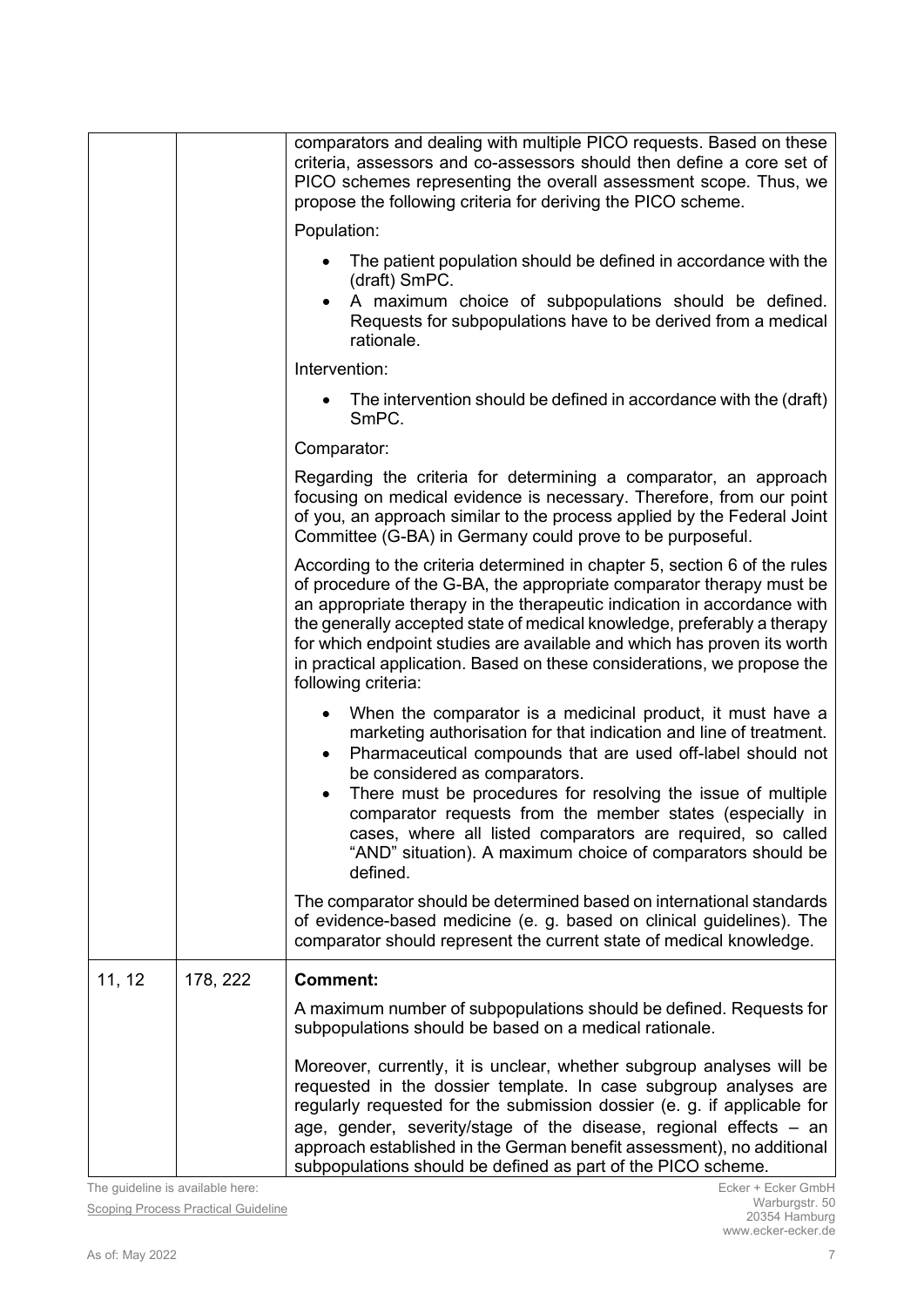|        |                     | Furthermore, no additional requests for analyses of potential effect<br>modifiers, which have been raised by single member states, should be<br>considered. Due to the short timeframe between definition of PICO<br>schemes and dossier submission, a predictable framework for required<br>analyses is essential to deliver analyses within this short time period.                                                                                                                                                                                                                                                                                                                                                                                                                                    |
|--------|---------------------|----------------------------------------------------------------------------------------------------------------------------------------------------------------------------------------------------------------------------------------------------------------------------------------------------------------------------------------------------------------------------------------------------------------------------------------------------------------------------------------------------------------------------------------------------------------------------------------------------------------------------------------------------------------------------------------------------------------------------------------------------------------------------------------------------------|
| 11     | 187-189             | <b>Statement in guideline:</b>                                                                                                                                                                                                                                                                                                                                                                                                                                                                                                                                                                                                                                                                                                                                                                           |
|        |                     | "The intervention should be defined according to information about the<br>intervention to be assessed and the indication for which the HTD<br>applied in the regulatory submission dossier (in the case of medicinal<br>products)"                                                                                                                                                                                                                                                                                                                                                                                                                                                                                                                                                                       |
|        |                     | <b>Comment:</b>                                                                                                                                                                                                                                                                                                                                                                                                                                                                                                                                                                                                                                                                                                                                                                                          |
|        |                     | Instead of having this rather unspecific definition, we suggest that the<br>intervention should be defined in accordance with the (draft) SmPC.                                                                                                                                                                                                                                                                                                                                                                                                                                                                                                                                                                                                                                                          |
|        |                     | <b>Suggestion:</b>                                                                                                                                                                                                                                                                                                                                                                                                                                                                                                                                                                                                                                                                                                                                                                                       |
|        |                     | "The intervention should be defined in accordance with the (draft)<br>SmPC (in the case of medicinal products)"                                                                                                                                                                                                                                                                                                                                                                                                                                                                                                                                                                                                                                                                                          |
| 11, 12 | 195-199,<br>223-229 | <b>Statement in guideline:</b>                                                                                                                                                                                                                                                                                                                                                                                                                                                                                                                                                                                                                                                                                                                                                                           |
|        |                     | "In rare occasions, this background therapy might differ from one MS to<br>another. In cases in which the MS highlights a specific background<br>therapy in the PICO survey for the intervention, the assessor and co-<br>assessor have to decide whether to include the background therapy in<br>the intervention part of the PICO during the consolidation phase."                                                                                                                                                                                                                                                                                                                                                                                                                                     |
|        |                     | "MS could specify background-associated treatment (pharmacological<br>or not) to be added with the evaluated intervention (e.g., psychotherapy<br>as a background therapy with an antidepressant medicinal product; a<br>diet with an antidiabetic medicinal product; physiotherapy as a<br>background therapy for an orthopaedic spine device, etc.) to highlight<br>specific national care approaches. MS are expected to consider the role<br>of background treatments carefully, because they might belong to one<br>of the PICO elements, such as the comparator. MS should provide a<br>clear rationale for why the background therapy is not among the PICO<br>elements."                                                                                                                         |
|        |                     | <b>Comment:</b>                                                                                                                                                                                                                                                                                                                                                                                                                                                                                                                                                                                                                                                                                                                                                                                          |
|        |                     | Since the issue with a specific background therapy might be raised<br>more often than currently assumed, the guideline should state clear<br>criteria for inclusion of a specific background therapy as part of the<br>intervention. How should different standards of care be dealt with?<br>If a background therapy is not named as part of the comparator but is<br>instead listed under "additional information", is the PICO scheme still<br>considered fulfilled if the comparator was correctly implemented in the<br>study but the background treatment therapy listed under "additional<br>information" was not incorporated into the study design? In brief, what<br>are the requirements for the evidence needed in case a background<br>treatment is defined under "additional information"? |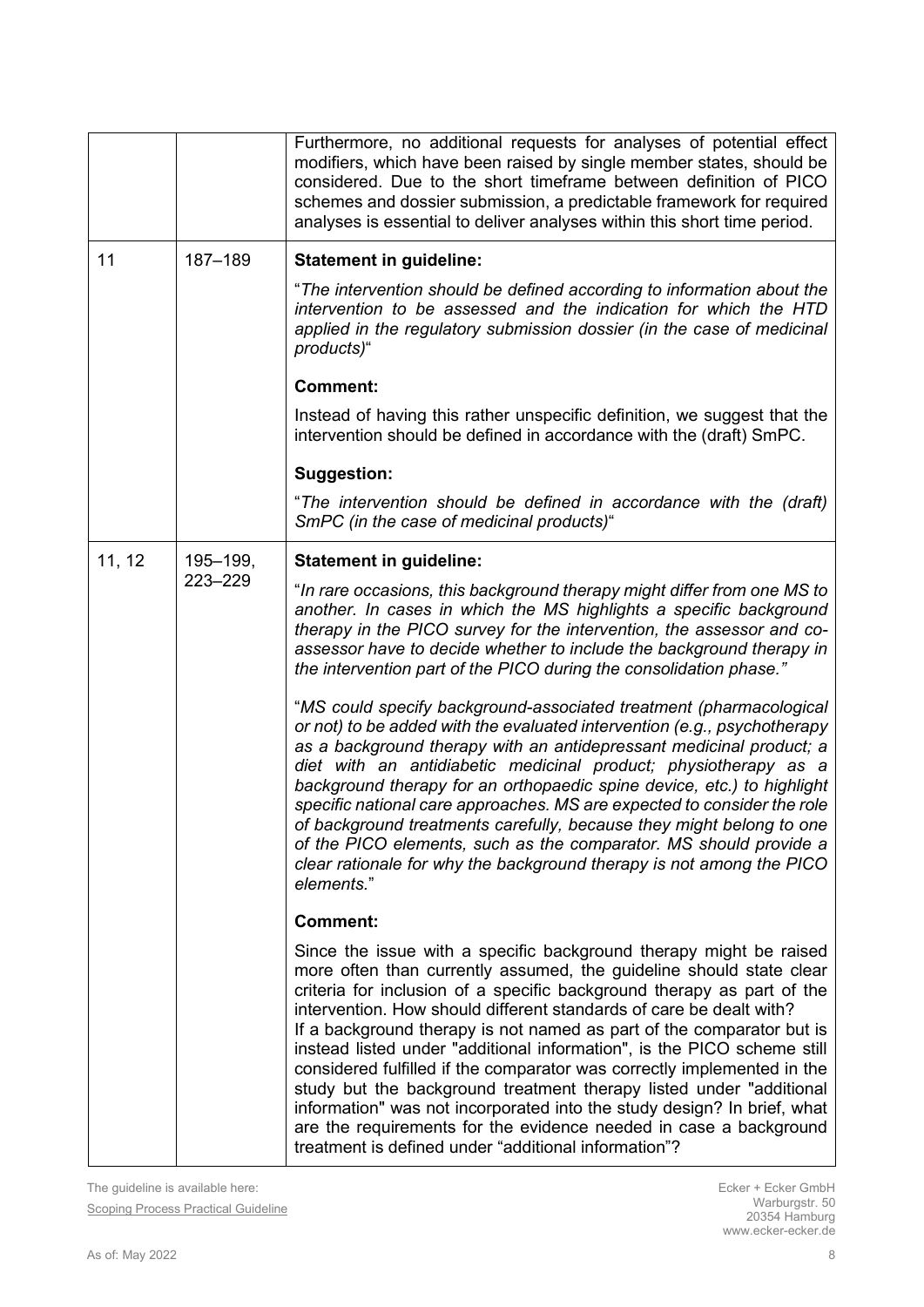<span id="page-8-0"></span>

| 11 | 209     | <b>Statement in guideline:</b>                                                                                                                                                                                                                                                                                                                                                                                                                             |                                                                                                                                                                                                                                                                                                                                                                   |  |  |  |  |
|----|---------|------------------------------------------------------------------------------------------------------------------------------------------------------------------------------------------------------------------------------------------------------------------------------------------------------------------------------------------------------------------------------------------------------------------------------------------------------------|-------------------------------------------------------------------------------------------------------------------------------------------------------------------------------------------------------------------------------------------------------------------------------------------------------------------------------------------------------------------|--|--|--|--|
|    |         | "A comparator can be not only a pharmacotherapy or a MD, but also<br>other nondrug interventions, such as psychotherapy, radiation,<br>physiotherapy, or surgery."                                                                                                                                                                                                                                                                                         |                                                                                                                                                                                                                                                                                                                                                                   |  |  |  |  |
|    |         | <b>Comment:</b>                                                                                                                                                                                                                                                                                                                                                                                                                                            |                                                                                                                                                                                                                                                                                                                                                                   |  |  |  |  |
|    |         | Specific criteria should be defined for these nondrug interventions.<br>It is currently unclear, how national requirements and treatment<br>standards (e. g. for physiotherapy) are incorporated regarding non-drug<br>interventions.                                                                                                                                                                                                                      |                                                                                                                                                                                                                                                                                                                                                                   |  |  |  |  |
| 11 | 206-208 | <b>Statement in guideline:</b>                                                                                                                                                                                                                                                                                                                                                                                                                             |                                                                                                                                                                                                                                                                                                                                                                   |  |  |  |  |
|    |         | "If only one comparator out of several options is needed, comparators<br>should be separated by 'OR'. If more than one specific comparator is<br>needed, they should be separated by 'AND' []."                                                                                                                                                                                                                                                            |                                                                                                                                                                                                                                                                                                                                                                   |  |  |  |  |
|    |         | <b>Comment:</b>                                                                                                                                                                                                                                                                                                                                                                                                                                            |                                                                                                                                                                                                                                                                                                                                                                   |  |  |  |  |
|    |         | In the German benefit assessment, besides naming specific medicinal<br>products, in many cases further specifications are stated in order to<br>define the comparator for the assessment in more detail. Common<br>wordings include a "patient-individual therapy", a "therapy according to<br>physician's choice", "best supportive care" or a "watch-and-wait<br>approach". Will such phrases be taken into account when determining<br>the comparators? |                                                                                                                                                                                                                                                                                                                                                                   |  |  |  |  |
|    |         | examples, please refer to table 1 and table 2 below).                                                                                                                                                                                                                                                                                                                                                                                                      | If such phrases are taken into account, it is unclear how "small"<br>deviations in the PICOs requested by the MS will be consolidated (for                                                                                                                                                                                                                        |  |  |  |  |
|    |         | Table 1: Exemplary list of submitted comparators                                                                                                                                                                                                                                                                                                                                                                                                           |                                                                                                                                                                                                                                                                                                                                                                   |  |  |  |  |
|    |         | <b>Member State 1</b>                                                                                                                                                                                                                                                                                                                                                                                                                                      | <b>Member State 2</b>                                                                                                                                                                                                                                                                                                                                             |  |  |  |  |
|    |         | Comparator(s)                                                                                                                                                                                                                                                                                                                                                                                                                                              | Comparator(s)                                                                                                                                                                                                                                                                                                                                                     |  |  |  |  |
|    |         | Could use any of or<br>all required                                                                                                                                                                                                                                                                                                                                                                                                                        | Could use any of or<br>all required                                                                                                                                                                                                                                                                                                                               |  |  |  |  |
|    |         | Comparator: therapy<br>according to physician's<br>choice selecting from:<br>medicinal product A<br>medicinal product B<br>$\bullet$<br>medicinal product C<br>medicinal product D                                                                                                                                                                                                                                                                         | Comparator: therapy<br>according to physician's<br>choice selecting from:<br>medicinal product A<br>medicinal product B<br>$\overline{\phantom{a}}$<br>medicinal product D<br>$\bullet$<br>medicinal product E<br>$\bullet$<br>In the scenario depicted in table 1 would all medicinal products (A–E)<br>be included as comparators in the resulting PICO scheme? |  |  |  |  |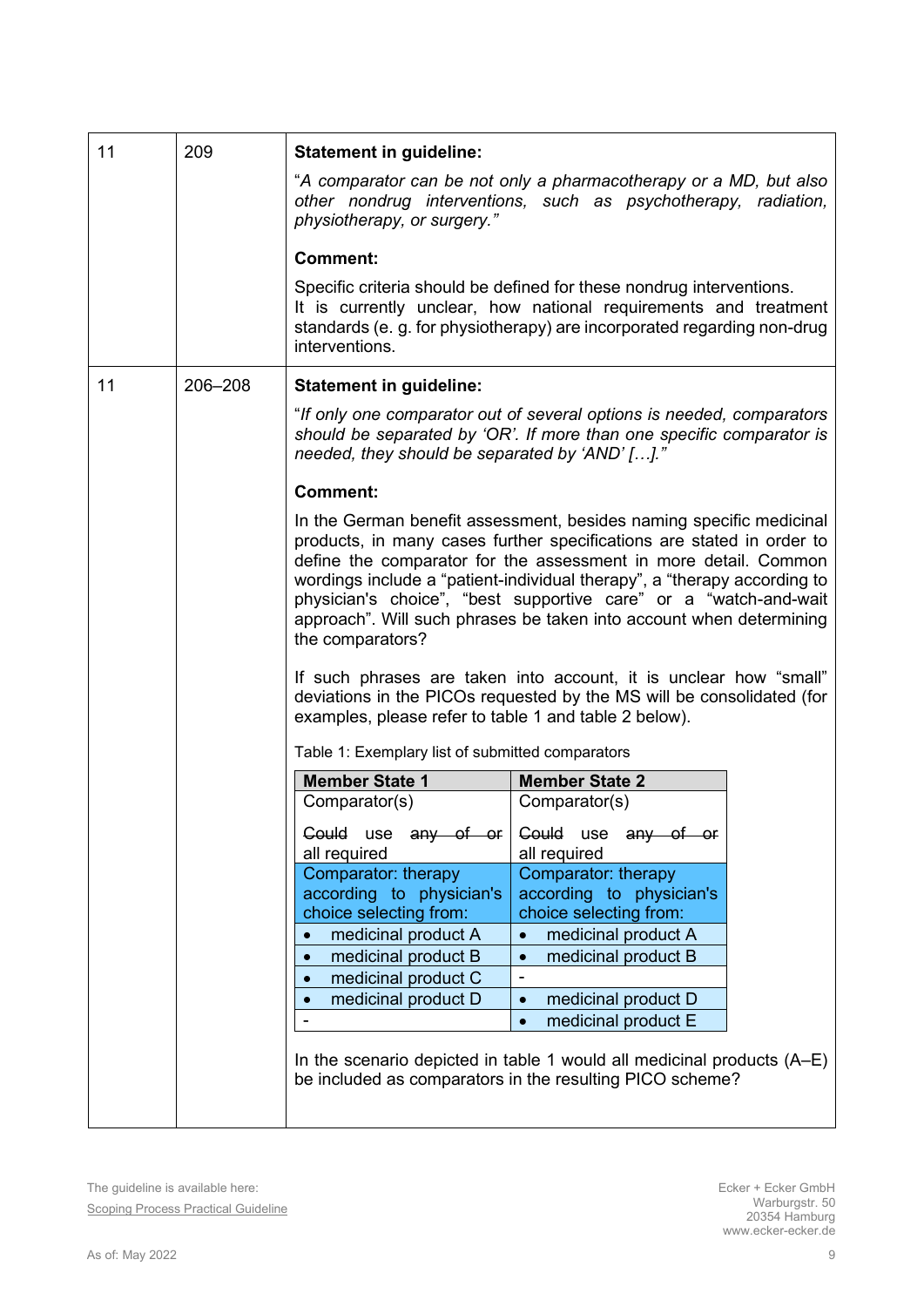<span id="page-9-1"></span><span id="page-9-0"></span>

|           |             | Table 2: Exemplary list of submitted comparators                                                                                                                                                                                                                                                                                                                                                                                                                                                                                                                                                                                                                                                                                                                                                                                                                                                                                                                                                                                                                                                                                      |                 |                                |                            |  |
|-----------|-------------|---------------------------------------------------------------------------------------------------------------------------------------------------------------------------------------------------------------------------------------------------------------------------------------------------------------------------------------------------------------------------------------------------------------------------------------------------------------------------------------------------------------------------------------------------------------------------------------------------------------------------------------------------------------------------------------------------------------------------------------------------------------------------------------------------------------------------------------------------------------------------------------------------------------------------------------------------------------------------------------------------------------------------------------------------------------------------------------------------------------------------------------|-----------------|--------------------------------|----------------------------|--|
|           |             | <b>Member State 1</b>                                                                                                                                                                                                                                                                                                                                                                                                                                                                                                                                                                                                                                                                                                                                                                                                                                                                                                                                                                                                                                                                                                                 |                 | <b>Member State 2</b>          |                            |  |
|           |             | Comparator(s)                                                                                                                                                                                                                                                                                                                                                                                                                                                                                                                                                                                                                                                                                                                                                                                                                                                                                                                                                                                                                                                                                                                         |                 | Comparator(s)                  |                            |  |
|           |             | Could use any of or<br>all required                                                                                                                                                                                                                                                                                                                                                                                                                                                                                                                                                                                                                                                                                                                                                                                                                                                                                                                                                                                                                                                                                                   |                 | all required                   | Could use any of or        |  |
|           |             | Comparator: therapy<br>according to physician's<br>choice selecting from:                                                                                                                                                                                                                                                                                                                                                                                                                                                                                                                                                                                                                                                                                                                                                                                                                                                                                                                                                                                                                                                             |                 | Comparator:<br>selecting from: | patient-individual therapy |  |
|           |             | medicinal product A                                                                                                                                                                                                                                                                                                                                                                                                                                                                                                                                                                                                                                                                                                                                                                                                                                                                                                                                                                                                                                                                                                                   |                 | $\bullet$                      | medicinal product A        |  |
|           |             | medicinal product B<br>$\bullet$                                                                                                                                                                                                                                                                                                                                                                                                                                                                                                                                                                                                                                                                                                                                                                                                                                                                                                                                                                                                                                                                                                      |                 | $\bullet$                      | medicinal product B        |  |
|           |             | medicinal product C                                                                                                                                                                                                                                                                                                                                                                                                                                                                                                                                                                                                                                                                                                                                                                                                                                                                                                                                                                                                                                                                                                                   |                 | $\bullet$                      | medicinal product C        |  |
|           |             | medicinal product D                                                                                                                                                                                                                                                                                                                                                                                                                                                                                                                                                                                                                                                                                                                                                                                                                                                                                                                                                                                                                                                                                                                   |                 | $\bullet$                      | medicinal product D        |  |
|           |             | Would the hypothetical scenario shown in table 2 result in two distinct<br>PICO schemes?                                                                                                                                                                                                                                                                                                                                                                                                                                                                                                                                                                                                                                                                                                                                                                                                                                                                                                                                                                                                                                              |                 |                                |                            |  |
| $12 - 19$ | Section 3.2 | <b>Comment:</b>                                                                                                                                                                                                                                                                                                                                                                                                                                                                                                                                                                                                                                                                                                                                                                                                                                                                                                                                                                                                                                                                                                                       |                 |                                |                            |  |
|           |             | In the current consolidation process, the decision for the final PICO<br>schemes is solely driven by majority: if the majority of countries<br>requests a certain comparator, this comparator will be selected.<br>However, this decision should be based on current medical knowledge.                                                                                                                                                                                                                                                                                                                                                                                                                                                                                                                                                                                                                                                                                                                                                                                                                                               |                 |                                |                            |  |
|           |             | Moreover, in the draft guideline, handling of the following scenario is not<br>discussed:                                                                                                                                                                                                                                                                                                                                                                                                                                                                                                                                                                                                                                                                                                                                                                                                                                                                                                                                                                                                                                             |                 |                                |                            |  |
|           |             | Table 3: Exemplary list of submitted comparators                                                                                                                                                                                                                                                                                                                                                                                                                                                                                                                                                                                                                                                                                                                                                                                                                                                                                                                                                                                                                                                                                      |                 |                                |                            |  |
|           |             | <b>Member State 1</b>                                                                                                                                                                                                                                                                                                                                                                                                                                                                                                                                                                                                                                                                                                                                                                                                                                                                                                                                                                                                                                                                                                                 |                 | <b>Member State 2</b>          | <b>Member State 3</b>      |  |
|           |             | Comparator(s)                                                                                                                                                                                                                                                                                                                                                                                                                                                                                                                                                                                                                                                                                                                                                                                                                                                                                                                                                                                                                                                                                                                         | Comparator(s)   |                                | Comparator(s)              |  |
|           |             | Could use any of                                                                                                                                                                                                                                                                                                                                                                                                                                                                                                                                                                                                                                                                                                                                                                                                                                                                                                                                                                                                                                                                                                                      |                 | Could use any of               | Could use any of           |  |
|           |             | or all required                                                                                                                                                                                                                                                                                                                                                                                                                                                                                                                                                                                                                                                                                                                                                                                                                                                                                                                                                                                                                                                                                                                       | or all required |                                | or all required            |  |
|           |             | Comparator 1                                                                                                                                                                                                                                                                                                                                                                                                                                                                                                                                                                                                                                                                                                                                                                                                                                                                                                                                                                                                                                                                                                                          | Comparator 1    |                                | Comparator 1               |  |
|           |             | Comparator 2                                                                                                                                                                                                                                                                                                                                                                                                                                                                                                                                                                                                                                                                                                                                                                                                                                                                                                                                                                                                                                                                                                                          | Comparator 2    |                                |                            |  |
|           |             | In the scenario depicted in table 3 comparator 1 would be selected as<br>comparator of the resulting PICO scheme. However, first of all, this<br>approach does not take into account whether comparator 2 might<br>represent the more suitable treatment from a medical, evidence-based<br>point of view (e. g. this treatment is recommended in recent clinical<br>practice guidelines as new gold standard due to superiority, whereas<br>comparator 1 might reflect a well-established treatment but is inferior to<br>comparator 2). Therefore, this approach might result in favoring<br>outdated treatment options. Secondly, in the current draft guideline, it is<br>not specified, whether, in cases, where only evidence for comparator 2<br>is available, this evidence will still be considered for the assessment (in<br>our example for the assessment of member state 1 and member state<br>2). For this reason, the availability of evidence should be considered in<br>the consolidation process. Otherwise, this approach would result in loss<br>of information rather than providing the best available evidence. |                 |                                |                            |  |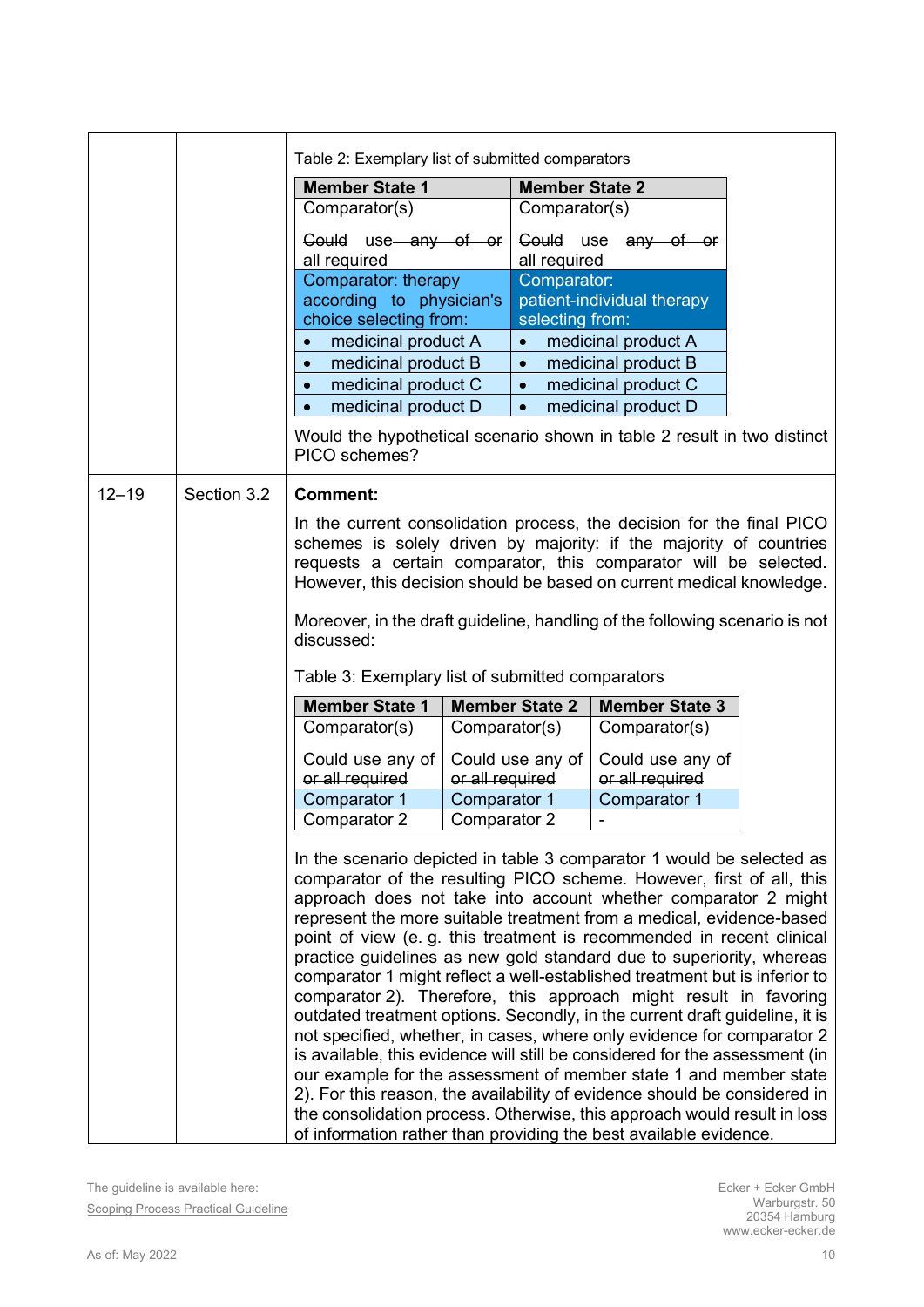|                         |                                                | In conclusion, the consolidation of PICO schemes should be driven by<br>current medical knowledge. In particular, the choice of comparator<br>should be based on available clinical evidence.                                                                                                                                                                                                                                                                                                                                                                                                                                                                                     |  |  |  |  |
|-------------------------|------------------------------------------------|-----------------------------------------------------------------------------------------------------------------------------------------------------------------------------------------------------------------------------------------------------------------------------------------------------------------------------------------------------------------------------------------------------------------------------------------------------------------------------------------------------------------------------------------------------------------------------------------------------------------------------------------------------------------------------------|--|--|--|--|
|                         | <b>Comments on transparency of the process</b> |                                                                                                                                                                                                                                                                                                                                                                                                                                                                                                                                                                                                                                                                                   |  |  |  |  |
| 9                       | Section<br>3.1.4                               | <b>Comment:</b><br>Will member states have to provide detailed information on how the<br>resulting PICO scheme was developed? Will this information be shared<br>with the HTD?                                                                                                                                                                                                                                                                                                                                                                                                                                                                                                    |  |  |  |  |
| 12                      | $215 - 219$                                    | <b>Comment:</b><br>With regard to the national HTA, it would be helpful to know which<br>member states requested which endpoints.                                                                                                                                                                                                                                                                                                                                                                                                                                                                                                                                                 |  |  |  |  |
| $12 - 19$               | Section 3.2                                    | <b>Comment:</b><br>Are the results of the PICO consolidation, which are shared with the<br>HTD, published transparently including the results of the individual<br>member states? The requirements stated from the individual member<br>states are crucial for the national HTA process as well as for pricing and<br>reimbursement.                                                                                                                                                                                                                                                                                                                                              |  |  |  |  |
| 20                      | Section 4                                      | <b>Comment:</b><br>Will the final PICO scheme that is communicated to HTD include<br>information on the single PICO schemes defined by each member<br>state?<br>This aspect is highly important in order to achieve a transparent process<br>and to enable appropriate preparation for national HTAs. Therefore, the<br>individual results of the PICO survey for each member state, named<br>appendix A (please also refer to p. 25 of this draft guideline), should be<br>shared with HTD.<br>What are the consequences if, after the PICO has been announced, it<br>is already clear that the required evidence does not exist and therefore<br>cannot be provided by the HTD? |  |  |  |  |
| <b>Further comments</b> |                                                |                                                                                                                                                                                                                                                                                                                                                                                                                                                                                                                                                                                                                                                                                   |  |  |  |  |
| 9                       | 144-145                                        | <b>Statement in guideline:</b><br>"This information is to be provided by the HTD upon request, before the<br>beginning of the scoping process, in a letter of intent."<br><b>Comment:</b><br>Are the "request for assessment by the HTD" (p. 9, line 130–131) and<br>the "letter of intent" (p. 9, line 144–145) identical or two separate<br>documents?<br>Does the letter of intent, as indicated here, have to be submitted only<br>upon request?                                                                                                                                                                                                                              |  |  |  |  |